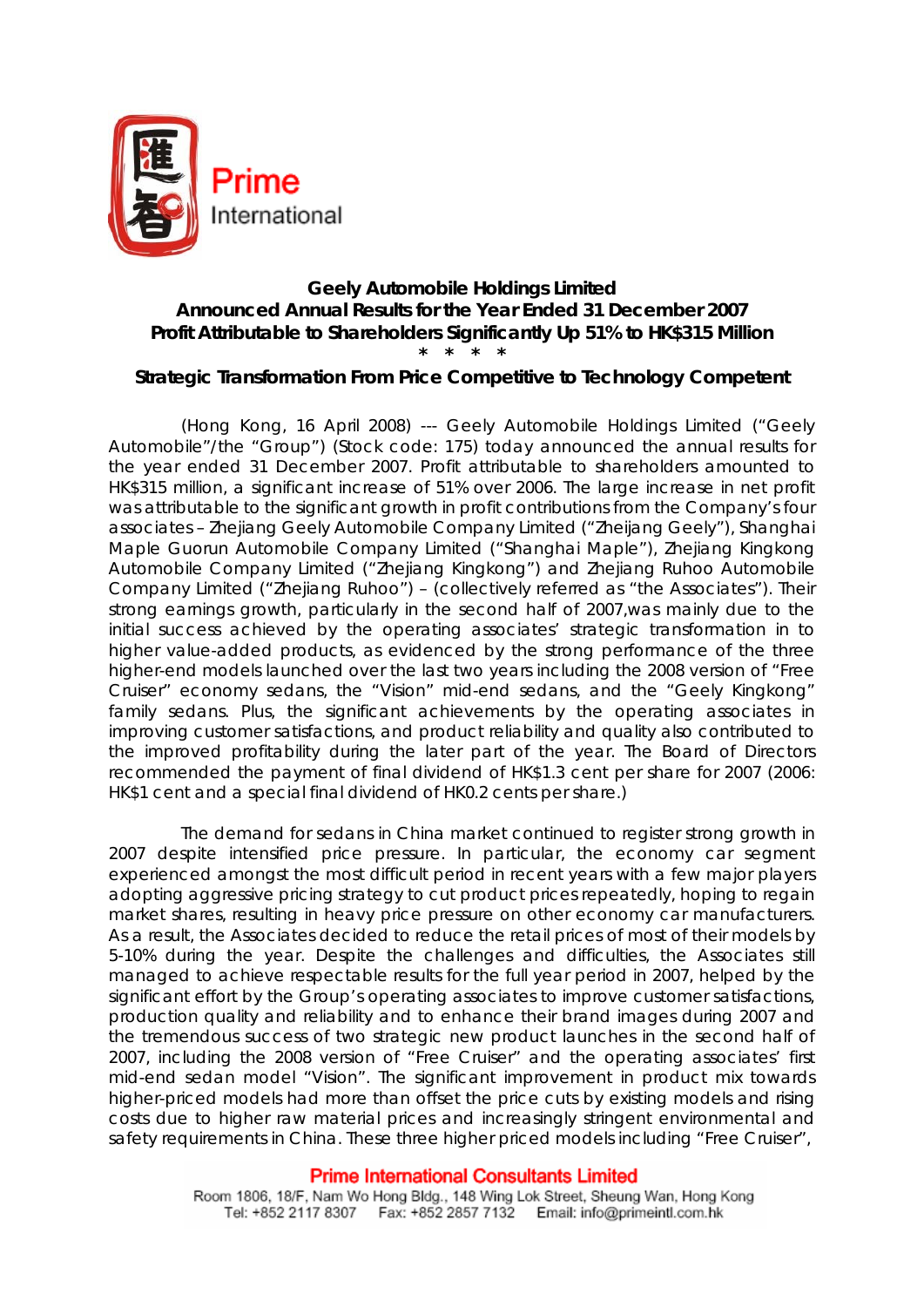

*Geely Automobile Holdings Limited Annual Results 2007 / P.2/4* 

"Geely Kingkong" and "Vision" accounted for 63% of the operating associates' total sales volume in 2007, a significant improvement from less than 40% in 2006.

During 2007, the Associates - Zhejiang Geely, Shanghai Maple, Zhejiang Ruhoo and Zhejiang Kingkong – recorded sales of 181,517 units of Geely and Maple sedans, up 10% over 2006. In particular, "Geely Kingkong", the Group's key new products last year, has received very good market response and achieved a tremendous success in 2007 with a total sales volume of 34,337 units, and become the second best selling models of the operating associates during the period. "Free Cruiser" remained the associates' best selling models during 2007 helped by the successful launch of 2008 version of "Free Cruiser" in October 2007 , achieving 31% YoY increase in sales volume to 68,258 units, or 38% of the operating associates' total sales volume during the year.

 The Company's 51%-owned parts subsidiary Zhejiang Fulin Guorun Automobile Parts and Components Company Limited ("Zhejiang Fulin") recorded a 8% growth in revenues to HK\$137 million in 2007 helped by increased sales of both brake system and EPS to the Group's operating associates. In particular, the electric power steering specifically designed for the "Free Cruiser" models experienced significant increase in demand helped by the strong growth in the sales of "Free Cruiser". Profit margin, however, was affected by rising prices of key raw materials like pig iron. As a result Zhejiang Fulin's net profit was only maintained at previous year's level at Hk \$12 million. In order to alleviate the impact on rising raw material prices, which have a more severe impact on low-end products like the brake system than EPS, Zhejiang Fulin plans to further expand the sales of EPS by launching a new generation of EPS designed for the "Geely Kingkong" models in 2008. Zhejiang Fulin also plans to start the production of other higher-end products like Burst Monitoring and Braking System ("BMBS") in 2008, hoping to further improve its profitability. To support the development of these new products and to prepare for the subsequent investment in new production facilities for these new products, the Group decided to expand the registered capital of Zhejiang Fulin from RMB20 million to RMB120 million by injecting RMB 100 million of new capital into Zhejiang Fulin at the end of 2007.

51%-owned Shanghai LTI was officially established in June 2007 and is on track to start production of the localized TX4 models by the end of 2008. Key suppliers have been identified and contracted to supply major body tooling and key engineered components. Without revenues during the period, Shanghai LTI recorded a net loss of HK\$5 million in 2007, mainly due to the exchange loss incurred by the company's large US cash balance at the end of 2007 as a result of the continuous appreciation of RMB against US\$.

#### **Prime International Consultants Limited**

Room 1806, 18/F, Nam Wo Hong Bldg., 148 Wing Lok Street, Sheung Wan, Hong Kong Tel: +852 2117 8307 Fax: +852 2857 7132 Email: info@primeintl.com.hk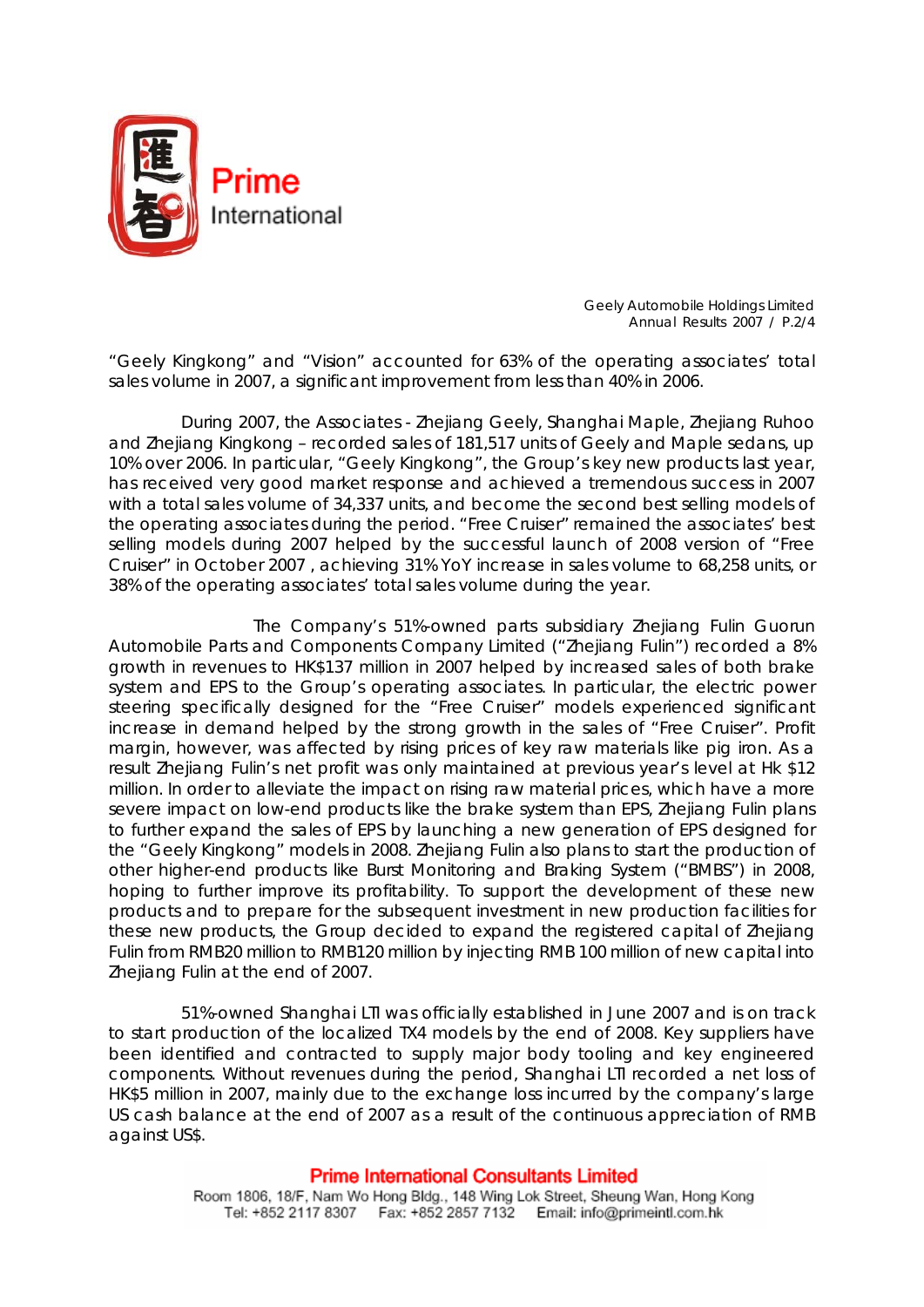

*Geely Automobile Holdings Limited Annual Results 2007 / P.3/4*

The Group's operating associates exported over 20,000 units of Geely and Maple sedans in 2007, up from 10,000 units in 2006, accounted for over 11% of the associates' combined sales volume and over 10% of China's total sedan/SKD exports during the year. "Free Cruiser" is the most popular models amongst the export models and accounted for over 70% of the total export volume in 2007. The operating associates' products were sold to over 30 countries and regions, most of which are located in Eastern Europe, Middle East, Africa and Central America. In November 2007, the Group's key export arm – Geely International Corporation – signed an agreement with the Rolf Group of Russia to import and sell Geely sedans in the Russia market. The agreement covers the five-year period from November 2007 to December 2012 with the overall value of the agreement making up to US\$1.5 billion, paving the way for the Group's large scale entry into the Russian sedan market. The Group expects total exports sales volume of the operating associates to more than double to 50,000 units in 2008, or over 20% of the Group's total projected sales volume in the year.

The spokesman of Geely Automobile said, "2007 was a challenging but fruitful year in the Group and the Associates' history. During the year, the Group embarked on a major strategic transformation, through expansion into higher end vehicles and major investments to enhance the Group's technology competence and product branding, aiming at transforming Geely brand's competitive advantages from price competitive to technology and performance competent. At the same time, with the significant efforts spent in the exploration of export markets over the past few years, we believe the Group is well positioned to expand its market shares in both China and oversea market in 2008. We are therefore forecasting a total sales volume of 230,000 units for the Group's operating associates in 2008, representing a YoY growth of 27%."

The spokesman of Geely Automobile said, "The Group's major achievements in 2007, including the successful launch of Geely's first mid-end sedan model: "Vision" and the significant improvement in product mix to include more higher-priced products, should pave way for the Group's operating associates to achieve its sales target in 2008, and the substantial effort devoted to restructure the associates' parts procurement system and dealers' network, should have built up a good foundation for the Group's sustained long-term growth in the future."

> **Prime International Consultants Limited** Room 1806, 18/F, Nam Wo Hong Bldg., 148 Wing Lok Street, Sheung Wan, Hong Kong Tel: +852 2117 8307 Fax: +852 2857 7132 Email: info@primeintl.com.hk